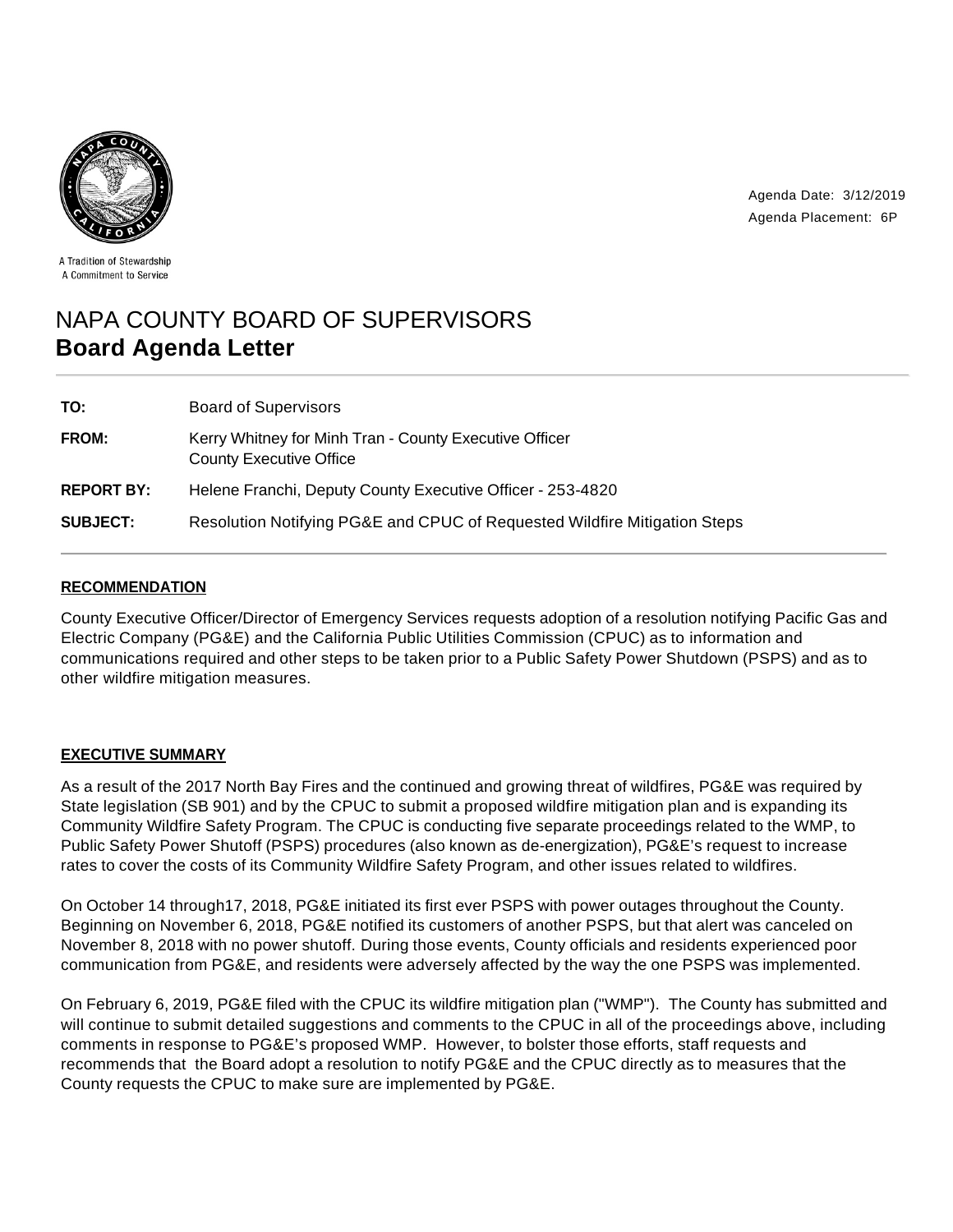#### **FISCAL IMPACT**

Is there a Fiscal Impact? No

# **ENVIRONMENTAL IMPACT**

ENVIRONMENTAL DETERMINATION: The proposed action is not a project as defined by 14 California Code of Regulations 15378 (State CEQA Guidelines) and therefore CEQA is not applicable.

# **BACKGROUND AND DISCUSSION**

The CPUC is conducting five separate proceedings in which Napa County has been granted "party" status by the CPUC and is actively participating:

- R.17-05-010—Rule 20A Undergrounding
- R.18-10-007—SB 901 Wildfire Mitigation Plans
- R.18-12-005—De-energization (PSPS)
- R.19-01-006—SB 901 financial stress test
- A.18-12-009—PG&E 2020 general rate case

In R.18-10-007, PG&E was required by State legislation (SB 901) and by the CPUC to submit a proposed wildfire mitigation plan, which it submitted on February 6, 2019. PG&E is also expanding its Community Wildfire Safety Program. The County has submitted and will continue to submit detailed suggestions and comments to the CPUC in all of the proceedings above, including comments in response to PG&E's proposed WMP. However, to bolster those efforts, staff requests and recommends that a resolution be adopted to notify PG&E and the CPUC directly as to the following specific measures that the County requests PG&E to take to mitigate wildfire risks, to minimize damage to the environment from its vegetation removal practices, and to improve its PSPS procedures for the benefit of all residents affected, particularly vulnerable populations:

1. Implement the WMP in a way that it will be effective and will benefit PG&E's customers.

2. Adhere to vegetation management practices that avoid clear-cutting, over-zealous tree and vegetation removal that creates erosion/flood risk or harms the environment, and burdening private property owners with piles of dead trees/debris.

3. Implement situational awareness enhancements to promote information-sharing with state and local first responders and other local government officials, and provide greater access to shared information in order to prevent confusion and miscommunication during emergencies.

4. Expand the practice of granting fire agencies access to and control of wildfire cameras, as San Diego Gas & Electric does, by extending such access to weather and fire-threat modeling developed by PG&E's internal programs.

5. Prepare and implement an acceptable, clear and CPUC-approved PSPS plan to ensure a consistent and effective set of practices.